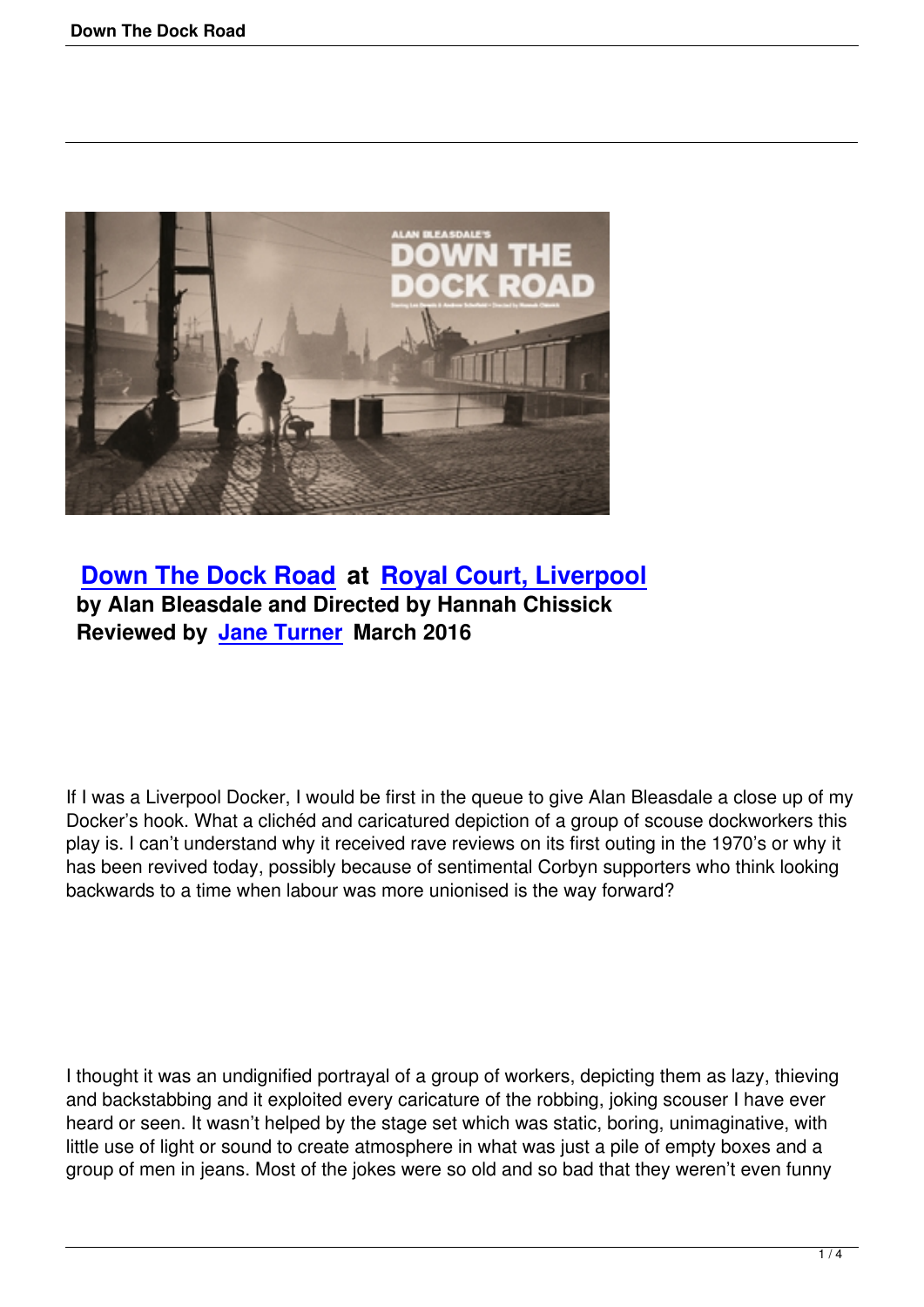the first time around, or the second or third..., I've heard better from a cheap Christmas cracker.

This is meant to be a nostalgic return to the colourful characters who used to work in Liverpool's docks and the tricks and scams they got up to. It is set in 1976 on "Grandad's" last day at work as a docker after 40 year's hard labour and he wants to see the day out quietly, but surrounded by "the lads" including Mickey "the comedian", Dobo the "Croxteth Casanova", "Wonderboy" and "Mad McKenna" the bullying union rep., a stolen watch and a case of whiskey. The day becomes eventful. While the Dockers make plans to nick some of the cargo, under the leadership of the embittered McKenna, the boss blackmails one of the men who is claiming benefits while "working on the side" to set McKenna up so he can catch him with stolen goods and sack him, because he is a "troublecauser" and to put a stop to what the union argue is down to "breakages", goods "lost in transit" of "fit-ups" by the bosses. While Grandad looks on, the "(in)security" turns a blind eye and "the lads" chat and banter revealing their different lives outside the workplace neatly encapsulated in the witty and sometimes cruel nicknames they ascribe to each other.

For many years, real Dockers worked hard in appalling, dehumanising conditions for low pay. The casual labour system meant they had to stand on the dockside and wait to be picked for a day's work, a system that pitted one hungry Docker against many more, which was far worse than any zero hours contract some of today's whingeing no-action youngsters complain about. It was well known in Liverpool that some Dockers pilfered the cargo to supplement their meagre income, and this "perk of the job" is good for a few laughs, or what is known as the humour of despair, but after watching this overlong and dialogue heavy production of a small cast of men shifting boxes around, you are left with the impression that this was all the Dockers thought about and that they were nothing but lazy, conniving thieves, and because of this they only had themselves to blame when the docks were mechanised.

Instead of a bit of light-hearted realism from down the Dock Road, and a more uplifting snap of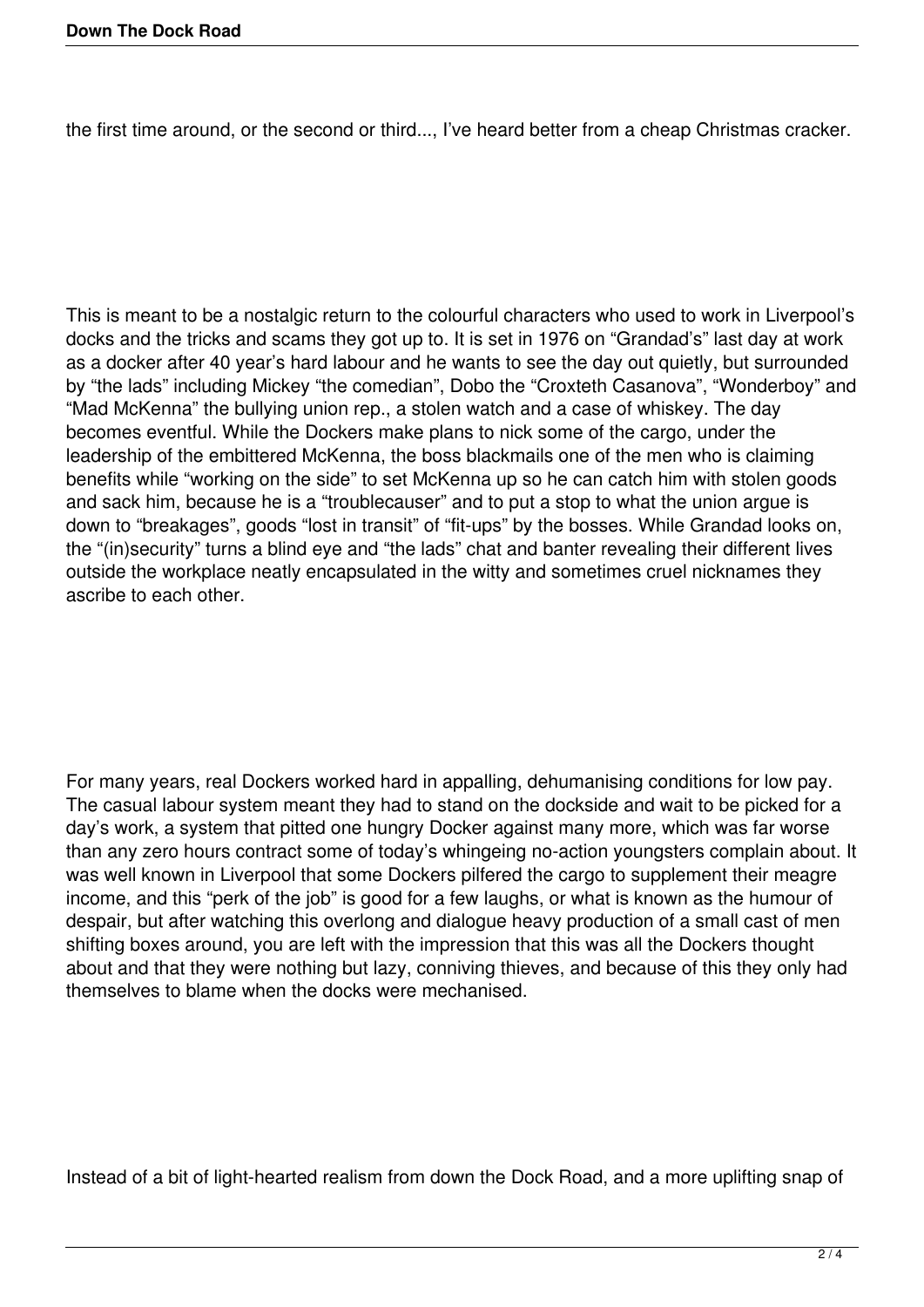the life of the working class at work, we get a one-sided discourse that depicts the scouse Docker as cheeky, lazy, and backstabbing, full of shite and dreams. All in front of a Liverpool audience, who in my experience are usually more than ready to laugh at themselves, but who for the most part were silenced by the terrible jokes, and possibly because some of them had dock working relatives who were wrecked and stunted after long shifts on low wages, who came home with empty pockets and broken bodies and troubled minds, not an illicit bottle of whiskey or a tin or two of knocked off salmon. Liverpool Dockers who fought one of the longest and most tenacious battles in working class history, betrayed by their official union, and laughed at on the stage of the Royal Court Theatre, in the vicinity of the mechanised dockyards, sent up as thieving no-hope no-marks reliant on fading dreams; scallies in the local parlance.

Bleasdale has previously been proclaimed as a working class writer, and I have enjoyed some of his work and have respect for working class theatre, especially when it discusses, advances and enables cooperation and resistance to employers who want a cheap, divided and productive workforce, and when it produces a good old belly laugh as ordinary folk do only too well when sending themselves up. What I don't find as enjoyable is drama that depicts most of us as scheming, dishonest and deluded layabouts.

But credit where it is due and flat caps off to the cast who were hard working, energetic and had plenty to say. It's just a pity most were sorry and self-deprecating instead of funny and inspiring.

Writing about the workplace isn't easy, as most work and the lives of those in it, is boring, so making it truthful, funny and interesting is an art that few master. But we really should stop reminiscing about a mostly white, macho male, unionised industrial labour force as this is no longer a true reflection of modern working life. While people's aspirations remain unfulfilled we ought to be creating a vision for the future instead of despairing about the past. We can leave that to the Corbynistas.